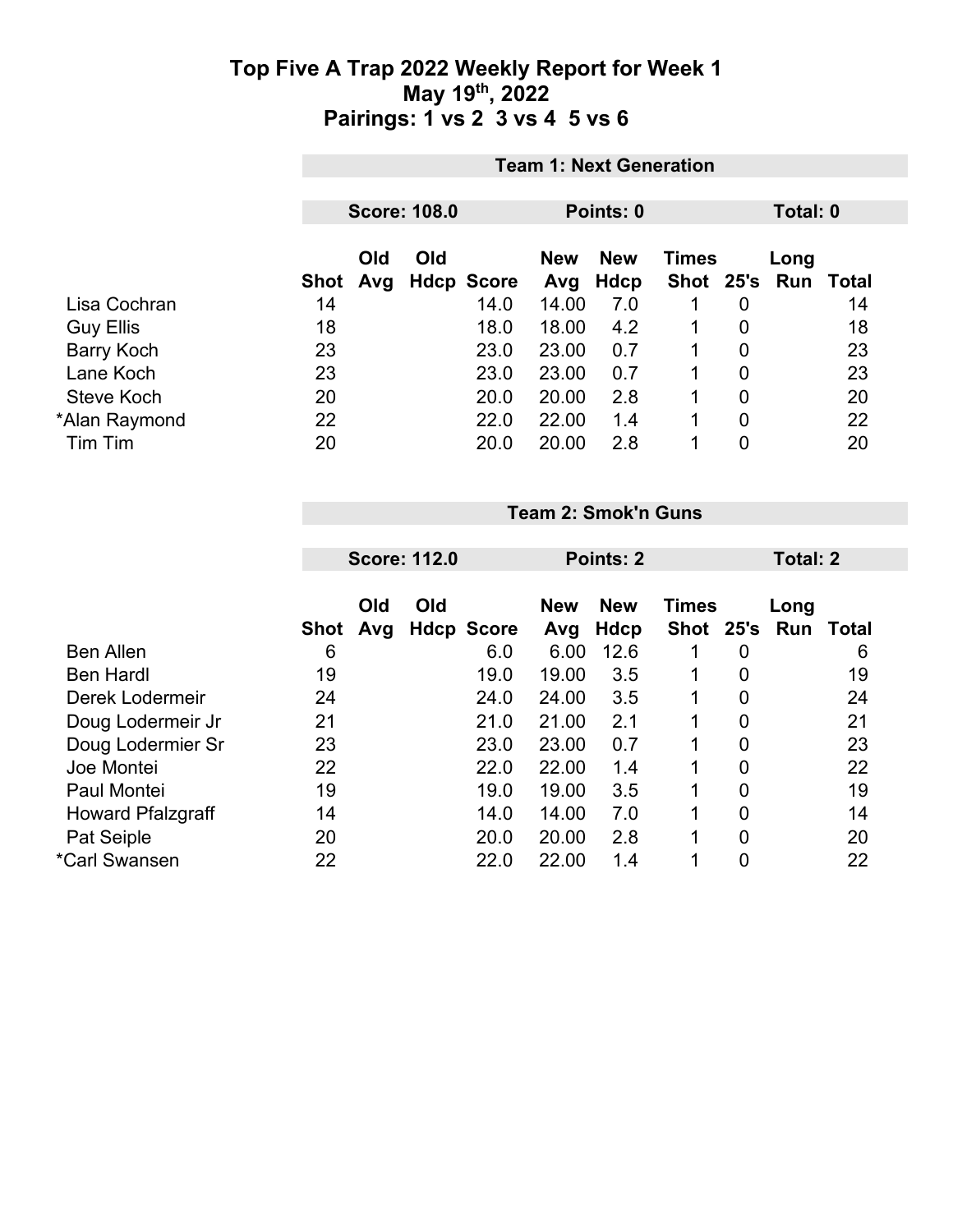| Team 3: HDI |      |     |                     |                   |            |                          |                |              |                  |  |
|-------------|------|-----|---------------------|-------------------|------------|--------------------------|----------------|--------------|------------------|--|
|             |      |     |                     |                   |            |                          |                |              |                  |  |
|             |      |     |                     |                   |            |                          |                | Total: 2     |                  |  |
|             | Old  | Old |                     | <b>New</b>        | <b>New</b> |                          |                | Long         | Total            |  |
| 20          |      |     | 20.0                | 20.00             | 2.8        |                          | 0              |              | 20               |  |
| 23          |      |     | 23.0                | 23.00             | 0.7        |                          | $\overline{0}$ |              | 23               |  |
| 23          |      |     | 23.0                | 23.00             | 0.7        | 1                        | $\overline{0}$ |              | 23               |  |
| 22          |      |     | 22.0                | 22.00             | 1.4        | 1                        | $\overline{0}$ |              | 22               |  |
| 24          |      |     | 24.0                | 24.00             | 1.4        | 1                        | 0              |              | 24               |  |
| 19          |      |     | 19.0                | 19.00             | 3.5        | 1                        | $\overline{0}$ |              | 19               |  |
| 22          |      |     | 22.0                | 22.00             | 1.4        | 1                        | $\overline{0}$ |              | 22               |  |
| 22          |      |     | 22.0                | 22.00             | 1.4        | 1                        | $\overline{0}$ |              | 22               |  |
| 20          |      |     | 20.0                | 20.00             | 2.8        | 1                        | 0              |              | 20               |  |
|             | Shot | Avg | <b>Score: 114.0</b> | <b>Hdcp Score</b> | Avg        | Points: 2<br><b>Hdcp</b> |                | <b>Times</b> | Shot 25's<br>Run |  |

|  | <b>Team 4: Lead Lizzards</b> |  |  |  |  |
|--|------------------------------|--|--|--|--|
|--|------------------------------|--|--|--|--|

|                         | <b>Score: 110.0</b> |            |     | Points: 0         | Total: 0          |                    |                           |                |             |              |
|-------------------------|---------------------|------------|-----|-------------------|-------------------|--------------------|---------------------------|----------------|-------------|--------------|
|                         | <b>Shot</b>         | Old<br>Avg | Old | <b>Hdcp Score</b> | <b>New</b><br>Avg | <b>New</b><br>Hdcp | <b>Times</b><br>Shot 25's |                | Long<br>Run | <b>Total</b> |
| Lou Dessellier          | 23                  |            |     | 23.0              | 23.00             | 0.7                |                           | 0              |             | 23           |
| Dana Jaques             | 13                  |            |     | 13.0              | 13.00             | 7.7                | 1                         | 0              |             | 13           |
| Leonard Jaques          | 20                  |            |     | 20.0              | 20.00             | 2.8                | 1                         | $\overline{0}$ |             | 20           |
| <b>Adam Rohrs</b>       | 15                  |            |     | 15.0              | 15.00             | 6.3                |                           | $\overline{0}$ |             | 15           |
| <b>Charles Rohrs</b>    | 23                  |            |     | 23.0              | 23.00             | 0.7                | 1                         | 0              |             | 23           |
| <b>Michelle Rudlong</b> | 23                  |            |     | 23.0              | 23.00             | 0.7                | 1                         | $\overline{0}$ |             | 23           |
| <b>Terry Rudlong</b>    | 20                  |            |     | 20.0              | 20.00             | 2.8                | 1                         | 0              |             | 20           |
| *Denise Scholljegerdes  | 21                  |            |     | 21.0              | 21.00             | 2.1                | 1                         | 0              |             | 21           |
| Lou Scholljegerdes      | 20                  |            |     | 20.0              | 20.00             | 2.8                | 1                         | $\overline{0}$ |             | 20           |
| <b>Pat Skinner</b>      | 20                  |            |     | 20.0              | 20.00             | 2.8                | 4                         | 0              |             | 20           |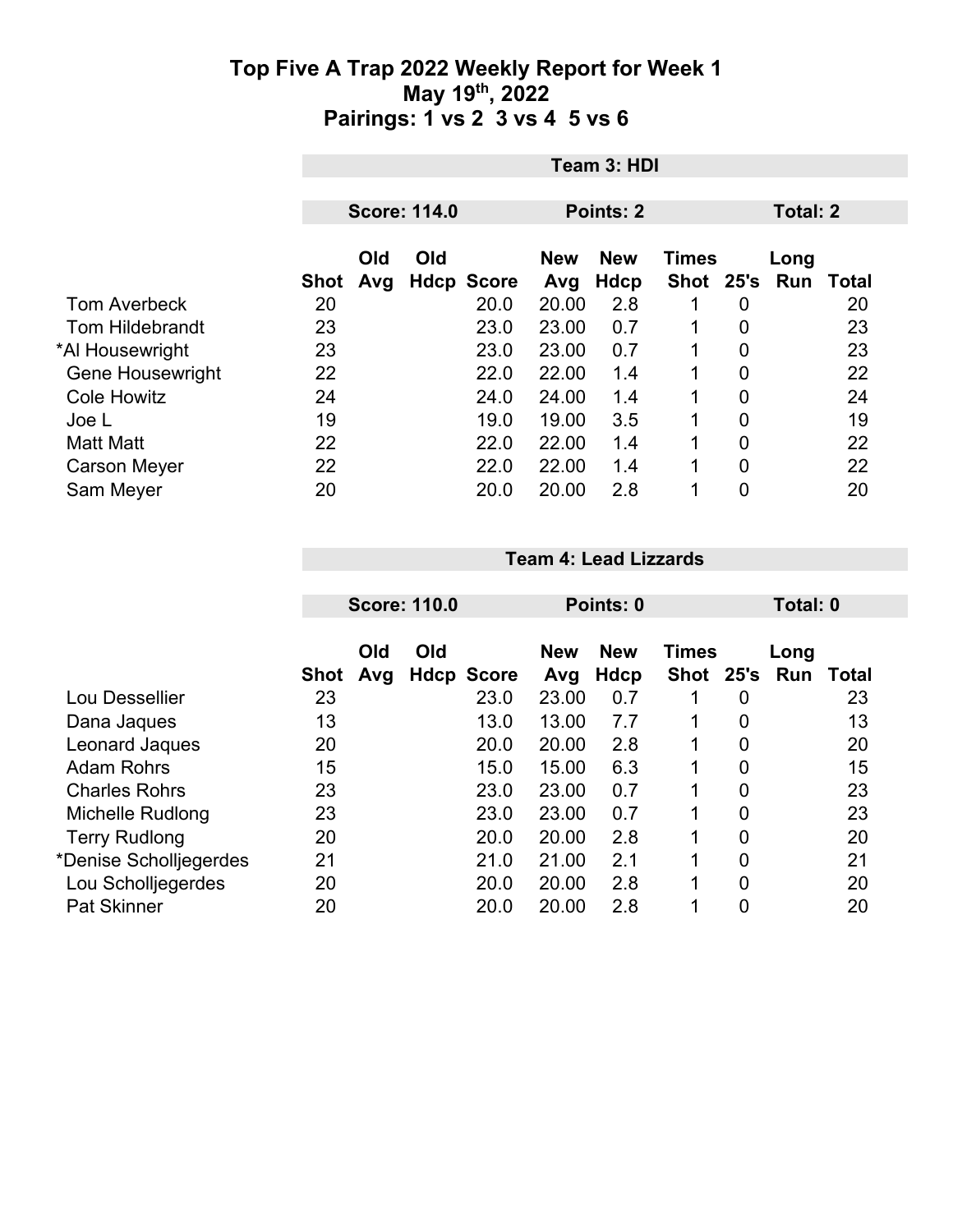|                    | <b>Team 5: Chet's Shoes</b> |     |     |                   |            |            |              |                |          |       |
|--------------------|-----------------------------|-----|-----|-------------------|------------|------------|--------------|----------------|----------|-------|
|                    | <b>Score: 110.0</b>         |     |     |                   |            | Points: 0  |              |                | Total: 0 |       |
|                    |                             |     |     |                   |            |            |              |                |          |       |
|                    |                             | Old | Old |                   | <b>New</b> | <b>New</b> | <b>Times</b> |                | Long     |       |
|                    | Shot                        | Avg |     | <b>Hdcp Score</b> | Avg        | Hdcp       | Shot 25's    |                | Run      | Total |
| <b>Bruce Bruce</b> | 23                          |     |     | 23.0              | 23.00      | 0.7        |              | $\overline{0}$ |          | 23    |
| Paul Cassanova     | 19                          |     |     | 19.0              | 19.00      | 3.5        |              | 0              |          | 19    |
| <b>Paul Cowan</b>  | 22                          |     |     | 22.0              | 22.00      | 1.4        |              | 0              |          | 22    |
| Dave Dave          | 22                          |     |     | 22.0              | 22.00      | 1.4        |              | 0              |          | 22    |
| Jeff Jeff          | 19                          |     |     | 19.0              | 19.00      | 3.5        |              | 0              |          | 19    |
| *Bruce M           | 24                          |     |     | 24.0              | 24.00      | 3.5        |              | 0              |          | 24    |
| <b>Scott N</b>     | 19                          |     |     | 19.0              | 19.00      | 3.5        |              | 0              |          | 19    |
| <b>Steve Steve</b> | 19                          |     |     | 19.0              | 19.00      | 3.5        |              | 0              |          | 19    |
| Tim Tim            | 14                          |     |     | 14.0              | 14.00      | 7.0        |              | 0              |          | 14    |

|                     |                           | <b>Score: 117.0</b>      | Points: 2                               |              |                | Total: 2              |              |  |
|---------------------|---------------------------|--------------------------|-----------------------------------------|--------------|----------------|-----------------------|--------------|--|
|                     | Old<br>Avg<br><b>Shot</b> | Old<br><b>Hdcp Score</b> | <b>New</b><br><b>New</b><br>Hdcp<br>Avg | <b>Times</b> |                | Long<br>Shot 25's Run | <b>Total</b> |  |
| Dave Dempsey        | 18                        | 18.0                     | 18.00<br>4.2                            |              | 0              |                       | 18           |  |
| *Guy Garritson      | 24                        | 24.0                     | 24.00<br>4.2                            |              | 0              |                       | 24           |  |
| John Koskey         | 23                        | 23.0                     | 23.00<br>0.7                            |              | 0              |                       | 23           |  |
| <b>Chris Larson</b> | 21                        | 21.0                     | 21.00<br>2.1                            |              | 0              |                       | 21           |  |
| Chris Meca          | 23                        | 23.0                     | 23.00<br>0.7                            |              | $\overline{0}$ |                       | 23           |  |
| Alexa Nettell       | 8                         | 8.0                      | 8.00<br>11.2                            |              | $\overline{0}$ |                       | 8            |  |
| Lenny Storch        | 23                        | 23.0                     | 23.00<br>0.7                            |              | 0              |                       | 23           |  |
| Paul Wiemann        | 24                        | 24.0                     | 24.00<br>0.7                            |              | 0              |                       | 24           |  |

**Team 6: Bull Shooters**

Super Shooters: None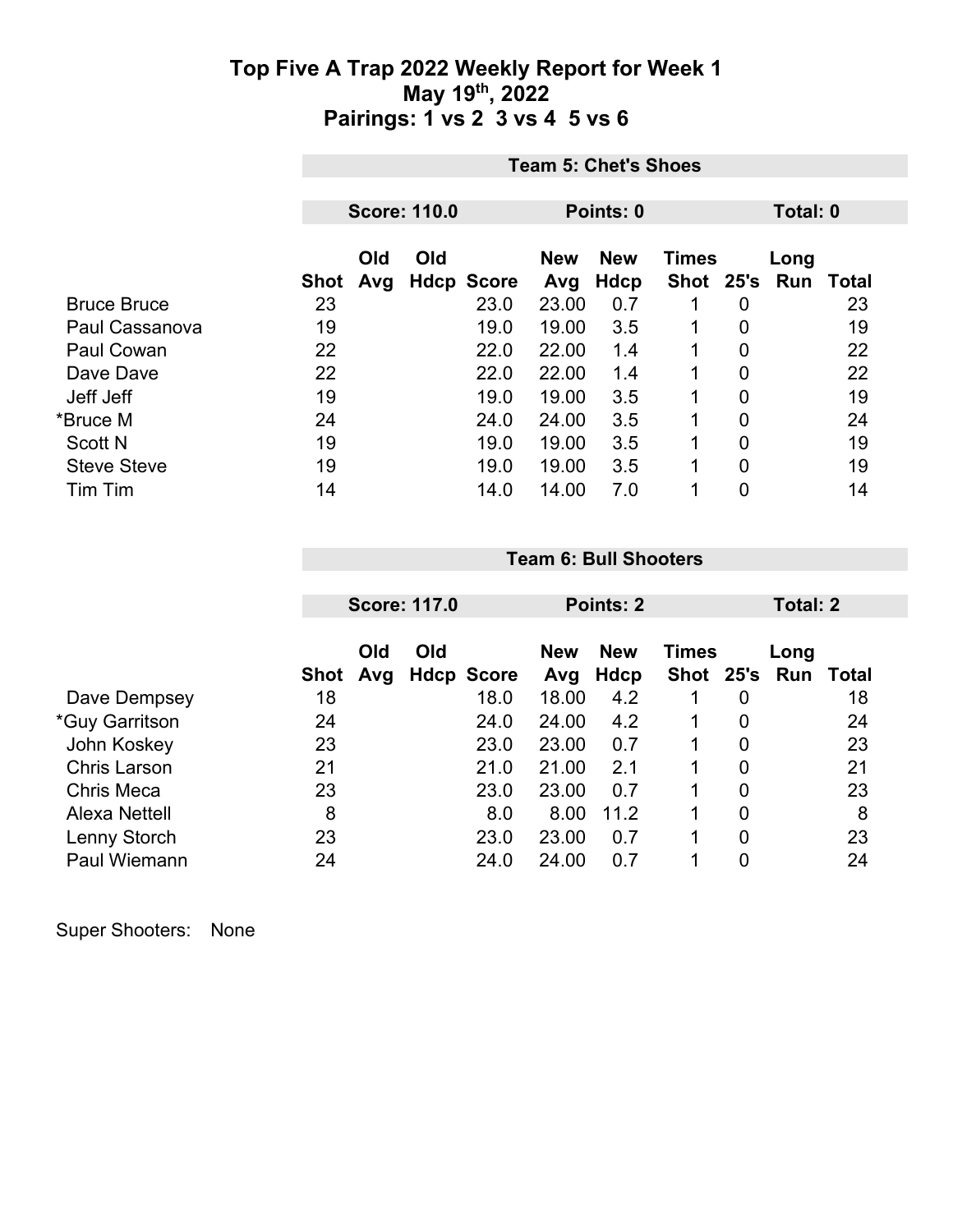## **Top Five Trap 2022 Team Standings through week 1**

|        | <b>Team 6 Bull Shooters</b> | <b>2.0</b> |
|--------|-----------------------------|------------|
| Team 3 | HDI                         | 2.0        |
|        | Team 2 Smok'n Guns          | 2.0        |
| Team 5 | <b>Chet's Shoes</b>         | 0.0        |
| Team 4 | <b>Lead Lizzards</b>        | 0.0        |
| Team 1 | <b>Next Generation</b>      | 0.0        |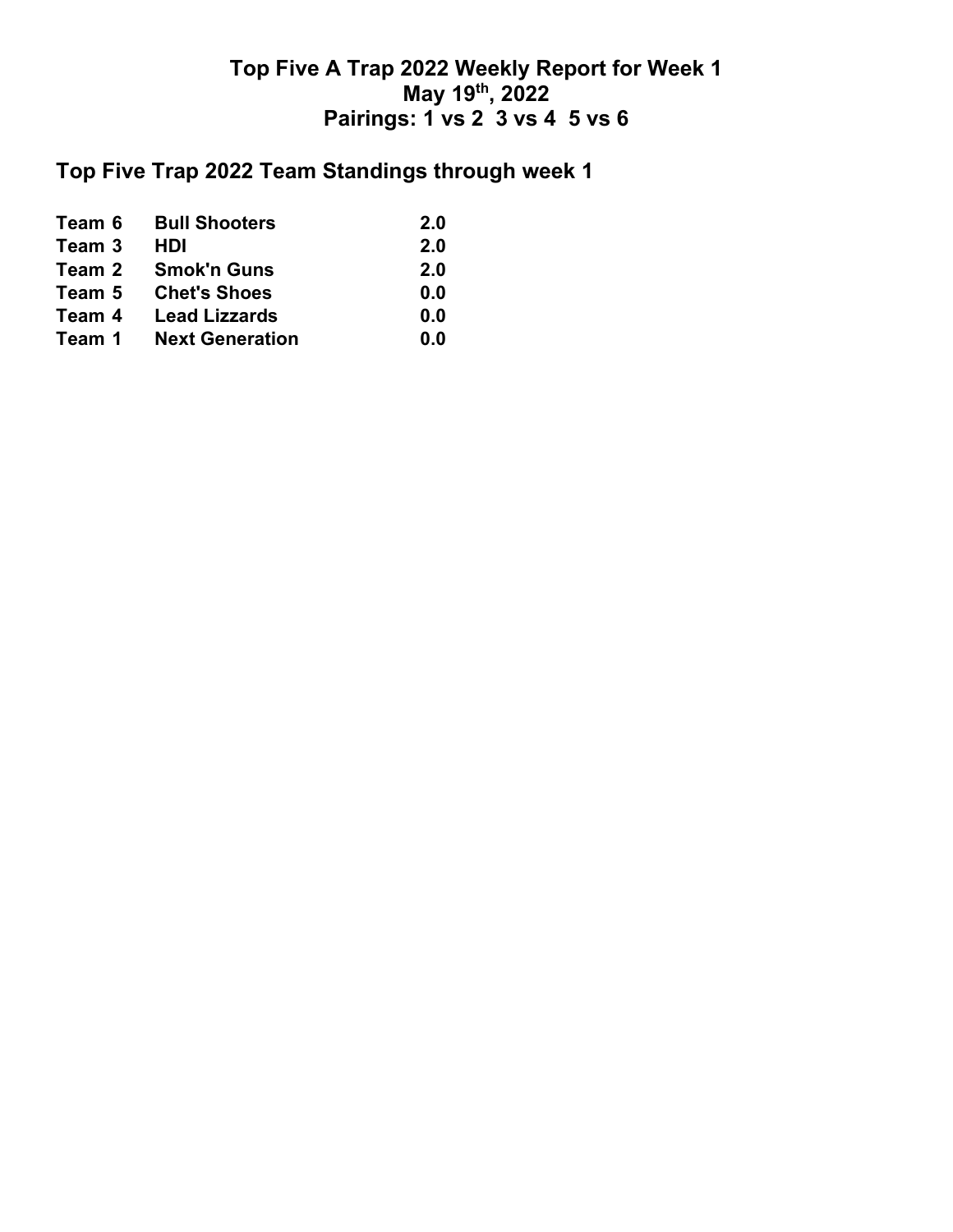# **Top Five Trap 2022 Total Target Leaders Through Week 1**

| Shooter                      | Total | Avg   |   | Rounds Straights Team |                        |
|------------------------------|-------|-------|---|-----------------------|------------------------|
| Derek Lodermeir              | 24    | 24.00 | 1 | 0                     | <b>Smok'n Guns</b>     |
| <b>Cole Howitz</b>           | 24    | 24.00 | 1 | 0                     | HDI                    |
| Paul Wiemann                 | 24    | 24.00 | 1 | 0                     | <b>Bull Shooters</b>   |
| <b>Guy Garritson</b>         | 24    | 24.00 | 1 | $\mathbf 0$           | <b>Bull Shooters</b>   |
| <b>Bruce M</b>               | 24    | 24.00 | 1 | $\mathbf 0$           | <b>Chet's Shoes</b>    |
| Michelle Rudlong             | 23    | 23.00 | 1 | $\mathbf 0$           | <b>Lead Lizzards</b>   |
| Lane Koch                    | 23    | 23.00 | 1 | 0                     | <b>Next Generation</b> |
| Doug Lodermier Sr            | 23    | 23.00 | 1 | $\mathbf 0$           | <b>Smok'n Guns</b>     |
| <b>Tom Hildebrandt</b>       | 23    | 23.00 | 1 | 0                     | HDI                    |
| Al Housewright               | 23    | 23.00 | 1 | $\mathbf 0$           | HDI                    |
| <b>Charles Rohrs</b>         | 23    | 23.00 | 1 | 0                     | <b>Lead Lizzards</b>   |
| <b>Barry Koch</b>            | 23    | 23.00 | 1 | $\mathbf 0$           | <b>Next Generation</b> |
| Lou Dessellier               | 23    | 23.00 | 1 | 0                     | <b>Lead Lizzards</b>   |
| <b>Bruce Bruce</b>           | 23    | 23.00 | 1 | $\mathbf 0$           | <b>Chet's Shoes</b>    |
| <b>Lenny Storch</b>          | 23    | 23.00 | 1 | 0                     | <b>Bull Shooters</b>   |
| <b>Chris Meca</b>            | 23    | 23.00 | 1 | 0                     | <b>Bull Shooters</b>   |
| John Koskey                  | 23    | 23.00 | 1 | 0                     | <b>Bull Shooters</b>   |
| <b>Carson Meyer</b>          | 22    | 22.00 | 1 | $\mathbf 0$           | <b>HDI</b>             |
| <b>Gene Housewright</b>      | 22    | 22.00 | 1 | 0                     | HDI                    |
| Alan Raymond                 | 22    | 22.00 | 1 | 0                     | <b>Next Generation</b> |
| <b>Carl Swansen</b>          | 22    | 22.00 | 1 | 0                     | <b>Smok'n Guns</b>     |
| Joe Montei                   | 22    | 22.00 | 1 | 0                     | <b>Smok'n Guns</b>     |
| <b>Matt Matt</b>             | 22    | 22.00 | 1 | 0                     | <b>HDI</b>             |
| Paul Cowan                   | 22    | 22.00 | 1 | 0                     | <b>Chet's Shoes</b>    |
| Dave Dave                    | 22    | 22.00 | 1 | 0                     | <b>Chet's Shoes</b>    |
| <b>Denise Scholljegerdes</b> | 21    | 21.00 | 1 | 0                     | <b>Lead Lizzards</b>   |
| <b>Chris Larson</b>          | 21    | 21.00 | 1 | 0                     | <b>Bull Shooters</b>   |
| Doug Lodermeir Jr            | 21    | 21.00 | 1 | 0                     | Smok'n Guns            |
| Pat Seiple                   | 20    | 20.00 | 1 | 0                     | Smok'n Guns            |
| <b>Terry Rudlong</b>         | 20    | 20.00 | 1 | 0                     | <b>Lead Lizzards</b>   |
| Lou Scholljegerdes           | 20    | 20.00 | 1 | 0                     | <b>Lead Lizzards</b>   |
| Sam Meyer                    | 20    | 20.00 | 1 | 0                     | HDI                    |
| <b>Tom Averbeck</b>          | 20    | 20.00 | 1 | 0                     | HDI                    |
| <b>Pat Skinner</b>           | 20    | 20.00 | 1 | 0                     | <b>Lead Lizzards</b>   |
| Tim Tim                      | 20    | 20.00 | 1 | 0                     | <b>Next Generation</b> |
| Leonard Jaques               | 20    | 20.00 | 1 | 0                     | <b>Lead Lizzards</b>   |
| <b>Steve Koch</b>            | 20    | 20.00 | 1 | 0                     | <b>Next Generation</b> |
| <b>Steve Steve</b>           | 19    | 19.00 | 1 | 0                     | <b>Chet's Shoes</b>    |